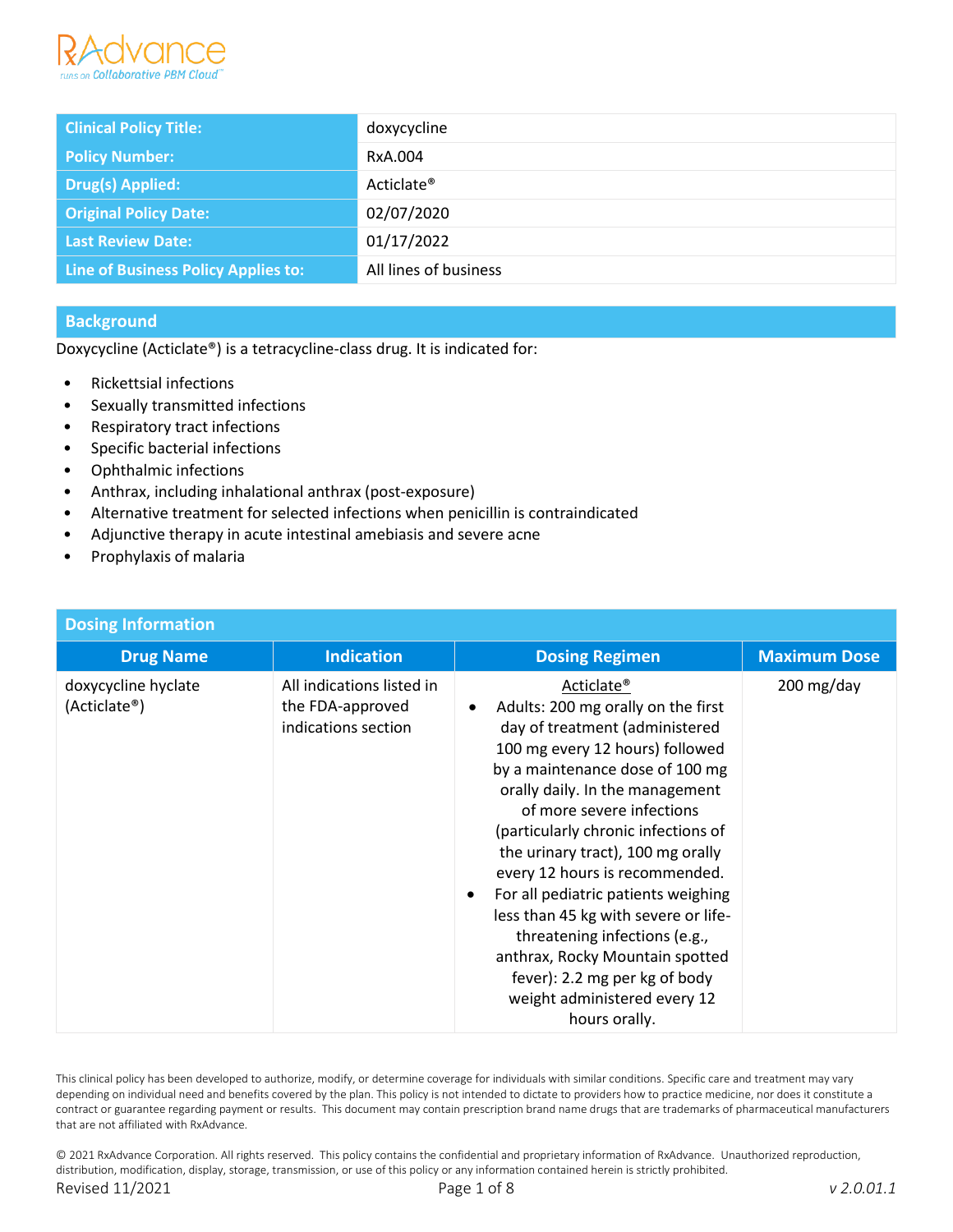

| <b>Dosing Information</b> |                   |                                                                                                                                                                                                                                                                                                                                                                                                                                                                            |                     |
|---------------------------|-------------------|----------------------------------------------------------------------------------------------------------------------------------------------------------------------------------------------------------------------------------------------------------------------------------------------------------------------------------------------------------------------------------------------------------------------------------------------------------------------------|---------------------|
| <b>Drug Name</b>          | <b>Indication</b> | <b>Dosing Regimen</b>                                                                                                                                                                                                                                                                                                                                                                                                                                                      | <b>Maximum Dose</b> |
|                           |                   | For pediatric patients with less<br>severe disease (greater than 8<br>years of age and weighing less<br>than 45 kg): 4.4 mg per kg of body<br>weight orally divided into two<br>doses on the first day of<br>treatment, followed by a<br>maintenance dose of 2.2 mg per<br>kg of body weight (given as a<br>single daily dose or divided into<br>two doses) orally.<br>For pediatric patients weighing<br>$\bullet$<br>over 45 kg: the usual adult dose<br>should be used. |                     |

### **Dosage Forms**

- doxycycline hyclate (Acticlate®):
	- o Tablets: 75 mg, 150 mg
	- o Capsules: 75 mg

### **Clinical Policy**

Provider must submit documentation (such as office chart notes, lab results or other clinical information) supporting that member has met all approval criteria. The provision of provider samples does not guarantee coverage under the terms of the pharmacy benefit administered by RxAdvance. All criteria for initial approval must be met in order to obtain coverage.

### I. **Initial Approval Criteria**

- **A. Acne Vulgaris** (must meet all)**:**
	- 1. Diagnosis of acne vulgaris;
	- 2. Medical justification supports inability to use immediate-release doxycycline (e.g., member experienced clinically significant adverse effects or has contraindication(s) to the excipients in immediate-release doxycycline);
	- 3. Failure of at least 4-week trial of one additional preferred oral tetracycline antibiotic, unless clinically significant adverse effects are experienced;
	- 4. Dose does not exceed 200 mg/day;

**Approval duration Commercial:** 3 months **Medicaid:** 3 months

### **C. Prophylaxis of Malaria** (must meet all)**:**

© 2021 RxAdvance Corporation. All rights reserved. This policy contains the confidential and proprietary information of RxAdvance. Unauthorized reproduction, distribution, modification, display, storage, transmission, or use of this policy or any information contained herein is strictly prohibited.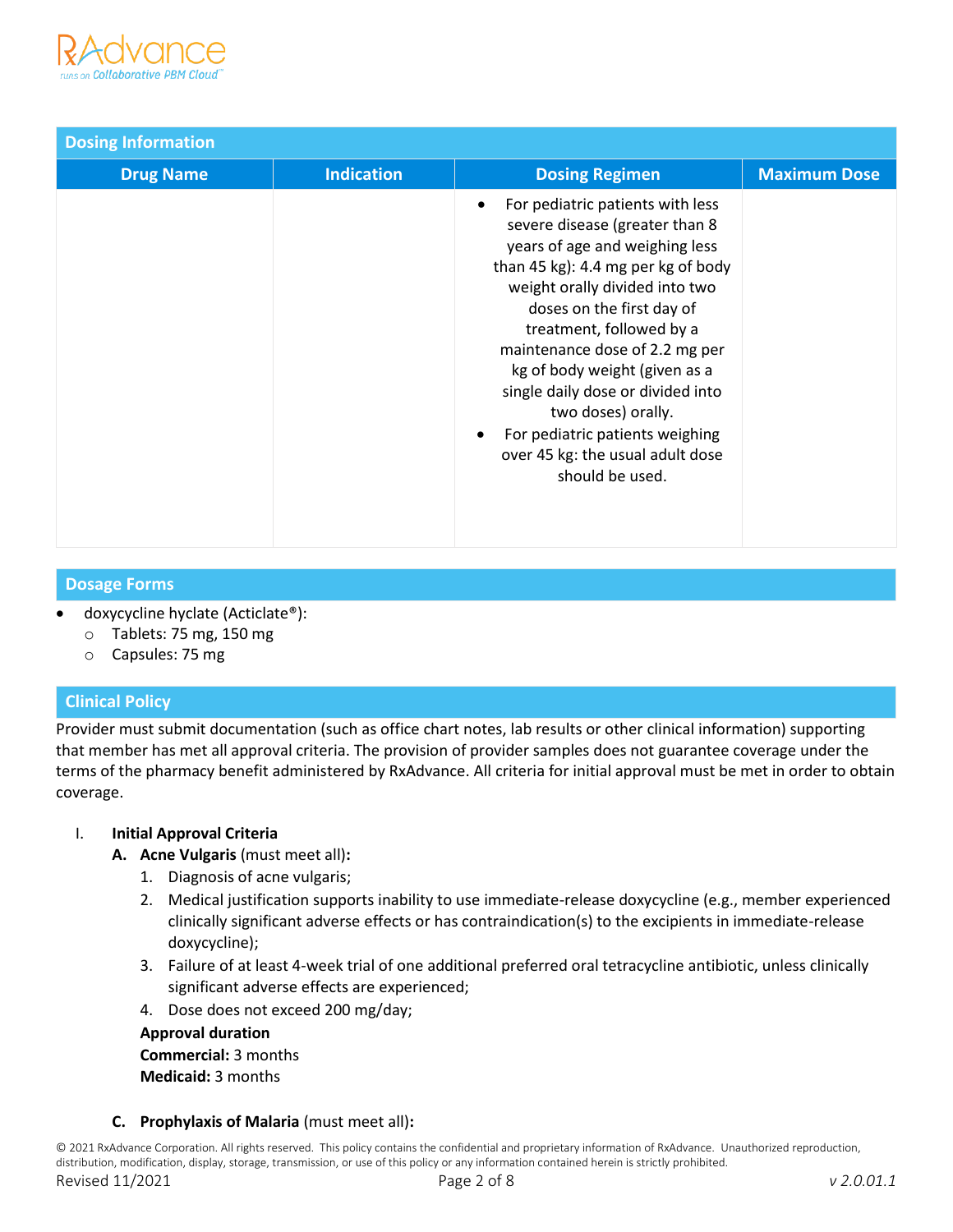

- 1. Prescribed for malaria prophylaxis;
- 2. Medical justification supports inability to use immediate-release doxycycline (e.g., member experienced clinically significant adverse effects or has contraindication(s) to the excipients in immediate-release doxycycline);
- 3. Dose does not exceed 100 mg/day;

### **Approval duration**

**Commercial:** 4 months or duration of travel and up to 4 weeks after member leaves the malarious area, whichever is less

**Medicaid:** 4 months or duration of travel and up to 4 weeks after member leaves the malarious area, whichever is less

## **D. FDA-Approved Acute Infection Indications for Acticlate®** (must meet all)**:**

- 1. Prescribed for the treatment of one of the following conditions or diseases (refer to Appendix D for conditions or diseases that are applicable):
	- a. Rickettsial infections;
	- b. Sexually transmitted infections;
	- c. Respiratory tract infections;
	- d. Specific bacterial infections;
	- e. Ophthalmic infections;
	- f. Anthrax, including inhalational anthrax (post-exposure);
	- g. Selected infections when penicillin is contraindicated;
	- h. Acute intestinal amebiasis;
- 2. Medical justification supports inability to use immediate-release doxycycline (e.g., member experienced clinically significant adverse effects or has contraindication(s) to the excipients in immediate release doxycycline);
- 3. Failure of one additional preferred oral tetracycline antibiotic (e.g., immediate-release minocycline), unless clinically significant adverse effects are experienced or the other preferred tetracycline antibiotics are not indicated for the member's diagnosis;
- 4. Dose does not exceed 200 mg/day;

### **Approval duration**

 **Commercial:** 2 months

 **Medicaid:** 2 months

### II. **Continued Therapy Approval**

- **A. Acne Vulgaris** (must meet all)**:**
	- 1. Member is currently receiving medication that has been authorized by RxAdvance or member has previously met initial approval criteria listed in this policy;
	- 2. Member is responding positively to therapy;
	- 3. If request is for a dose increase, new dose does not exceed 200 mg/day;

 **Approval duration**

 **Commercial:** 3 months

 **Medicaid:** 3 months

### **B. Prophylaxis of Malaria and FDA-Approved Acute Infection Indications for Acute Infections:**

1. Re-authorization for Acticlate® is not permitted. Members must meet the initial approval criteria.

### **Approval duration**

© 2021 RxAdvance Corporation. All rights reserved. This policy contains the confidential and proprietary information of RxAdvance. Unauthorized reproduction, distribution, modification, display, storage, transmission, or use of this policy or any information contained herein is strictly prohibited.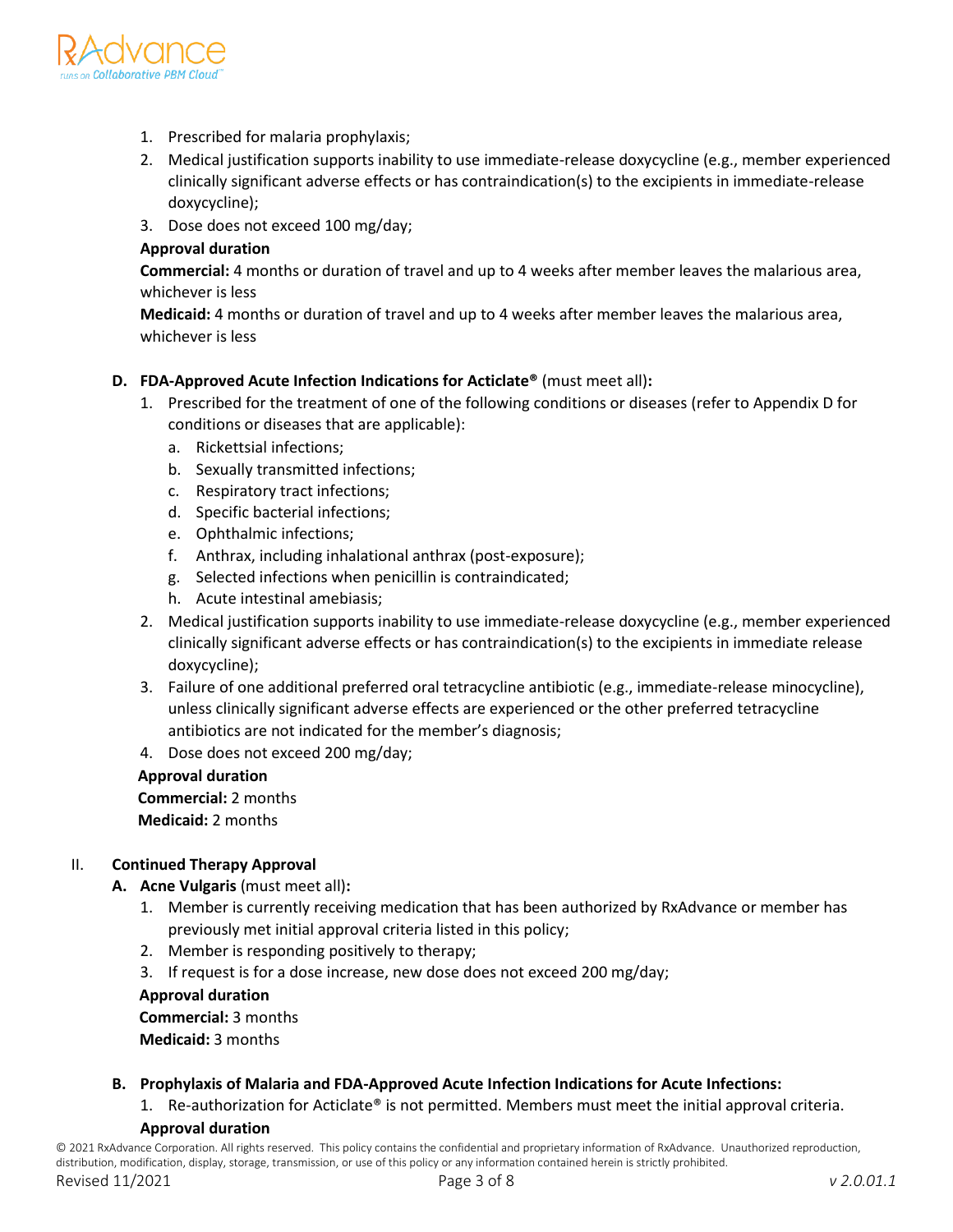

#### Not applicable.

## **III. Appendices**

**APPENDIX A: Abbreviation/Acronym Key** FDA: Food and Drug Administration

#### **APPENDIX B: Therapeutic Alternatives**

Below are suggested therapeutic alternatives based on clinical guidance. Please check drug formulary for preferred agents and utilization management requirements.

| <b>Drug Name</b>          | <b>Dosing Regimen</b>                                                                                                                                                                                                                                                                       | <b>Maximum Dose</b>                              |
|---------------------------|---------------------------------------------------------------------------------------------------------------------------------------------------------------------------------------------------------------------------------------------------------------------------------------------|--------------------------------------------------|
| doxycycline (Vibramycin®) | Adults: 200 mg orally on the first day of treatment<br>(administered 100 mg every 12 hours) followed by a<br>maintenance dose of 100 mg/day.<br>See Full Prescribing Information for additional indication<br>specific dosage information.<br>Rosacea:<br>40 mg or 50 mg orally once daily. | 300 mg/day                                       |
| minocycline               | Adults: 200 mg orally initially, then 100 mg orally every 12<br>hours. Alternatively, if more frequent oral doses are<br>preferred, 100 to 200 mg orally initially, then 50 mg orally<br>every 6 hours.                                                                                     | 300 mg on day 1, then<br>$200 \,\mathrm{mg/day}$ |
| tetracycline              | Adults: 500 mg orally twice daily or 250 mg four times<br>daily.<br>See Full Prescribing Information for additional indication<br>specific dosage information.                                                                                                                              | 2 gram/day                                       |

Therapeutic alternatives are listed as generic (Brand name®) when the drug is available by both generic and brand, Brand name® when the drug is available by brand only and generic name when the drug is available by generic only*.* 

### **APPENDIX C: Contraindications/Boxed Warnings**

- Contraindication(s):
	- o Hypersensitivity to doxycycline or other tetracyclines.
- Boxed Warning(s):
	- o None reported.

 \*Contraindications listed reflect direct statements made in the manufacturer's package insert; for additional uses, warnings, and precautions, refer to clinical guidelines.

#### **APPENDIX D: General Information**

Other FDA-approved acute infection indications for Acticlate®: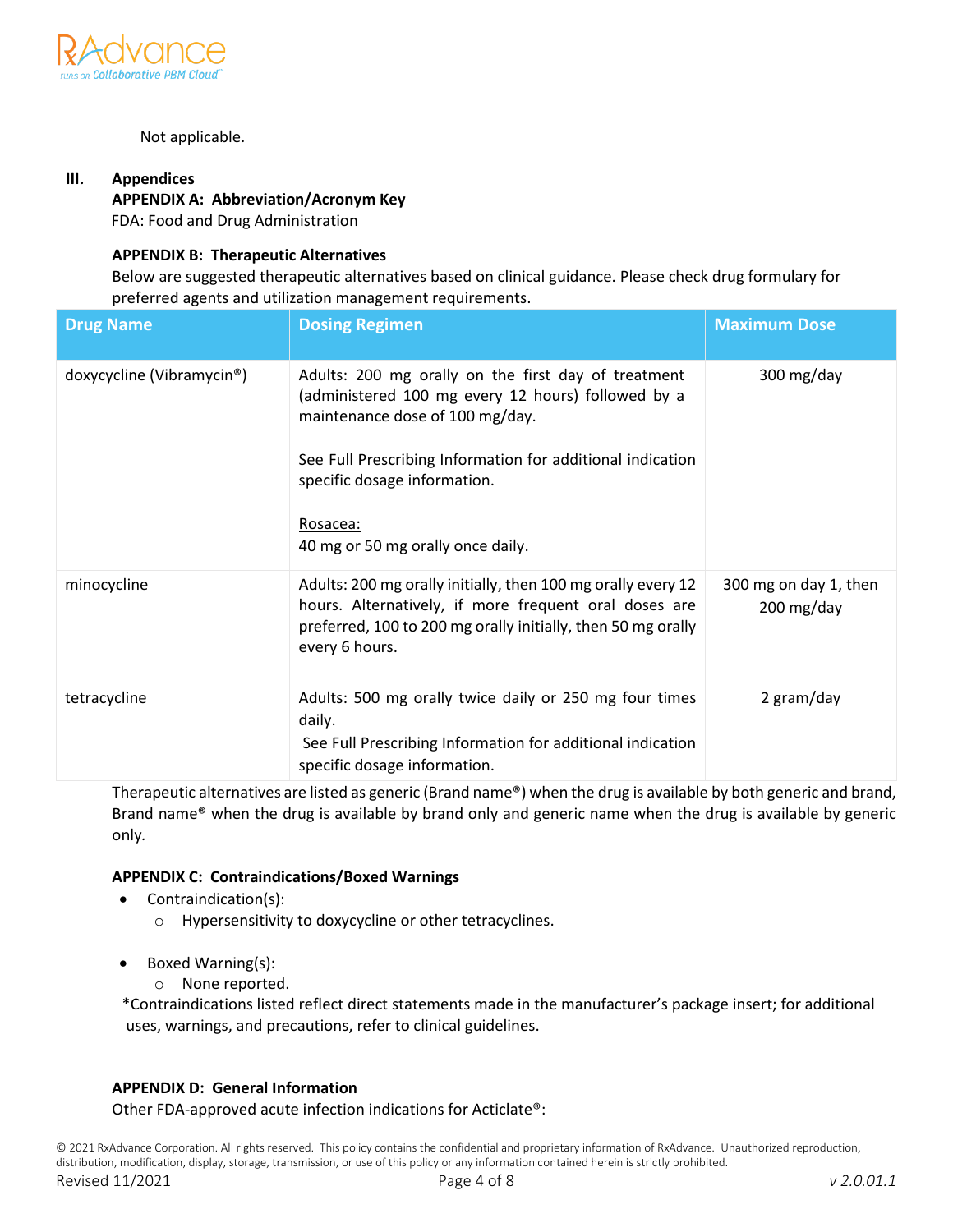

| <b>FDA-Approved Indications</b> | <b>Applicable Conditions or Diseases</b>                                                                                                                                                                                                                                                                                                                                                                                                                                                                                |  |
|---------------------------------|-------------------------------------------------------------------------------------------------------------------------------------------------------------------------------------------------------------------------------------------------------------------------------------------------------------------------------------------------------------------------------------------------------------------------------------------------------------------------------------------------------------------------|--|
| <b>Rickettsial infections</b>   | Rocky Mountain spotted fever, typhus fever and the typhus<br>group, Q fever, rickettsialpox, and tick fevers caused by<br>Rickettsia                                                                                                                                                                                                                                                                                                                                                                                    |  |
| Sexually transmitted infections | Uncomplicated urethral, endocervical or rectal infections<br>caused by Chlamydia trachomatis<br>Nongonococcal urethritis caused by Ureaplasma urealyticum<br>Lymphogranuloma venereum caused by Chlamydia<br>trachomatis<br>Granuloma inguinale caused by Klebsiella granulomatis<br>Uncomplicated gonorrhea caused by Neisseria gonorrhoeae<br>Chancroid caused by Haemophilus ducreyi                                                                                                                                 |  |
| Respiratory tract infections    | Respiratory tract infections caused by Mycoplasma<br>pneumoniae<br>Psittacosis (ornithosis) caused by Chlamydophila psittaci<br>Doxycycline is indicated for treatment of infections caused by<br>the following micro- organisms, when bacteriological testing<br>indicates appropriate susceptibility to the drug:<br>Respiratory tract infections caused by Haemophilus influenzae<br>Respiratory tract infections caused by Klebsiella species<br>Upper respiratory infections caused by Streptococcus<br>pneumoniae |  |
| Specific bacterial infections   | Relapsing fever due to Borrelia recurrentis Plague due to<br>Yersinia pestis<br>Tularemia due to Francisella tularensis<br>Cholera caused by Vibrio cholerae<br>Campylobacter fetus infections caused by Campylobacter<br>fetus                                                                                                                                                                                                                                                                                         |  |
|                                 | Brucellosis due to Brucella species (in conjunction with<br>streptomycin)<br>Bartonellosis due to Bartonella bacilliformis<br>Doxycycline is indicated for treatment of infections caused by<br>the following gram- negative microorganisms, when<br>bacteriological testing indicates appropriate susceptibility to<br>the drug:<br>Escherichia coli, Enterobacter aerogenes, Shigella species,<br>Acinetobacter species,<br>urinary tract infections caused by Klebsiella species                                     |  |
| <b>Ophthalmic infections</b>    | Trachoma caused by Chlamydia trachomatis<br>Inclusion conjunctivitis caused by Chlamydia trachomatis                                                                                                                                                                                                                                                                                                                                                                                                                    |  |

© 2021 RxAdvance Corporation. All rights reserved. This policy contains the confidential and proprietary information of RxAdvance. Unauthorized reproduction, distribution, modification, display, storage, transmission, or use of this policy or any information contained herein is strictly prohibited. Revised 11/2021 Page 5 of 8 *v 2.0.01.1*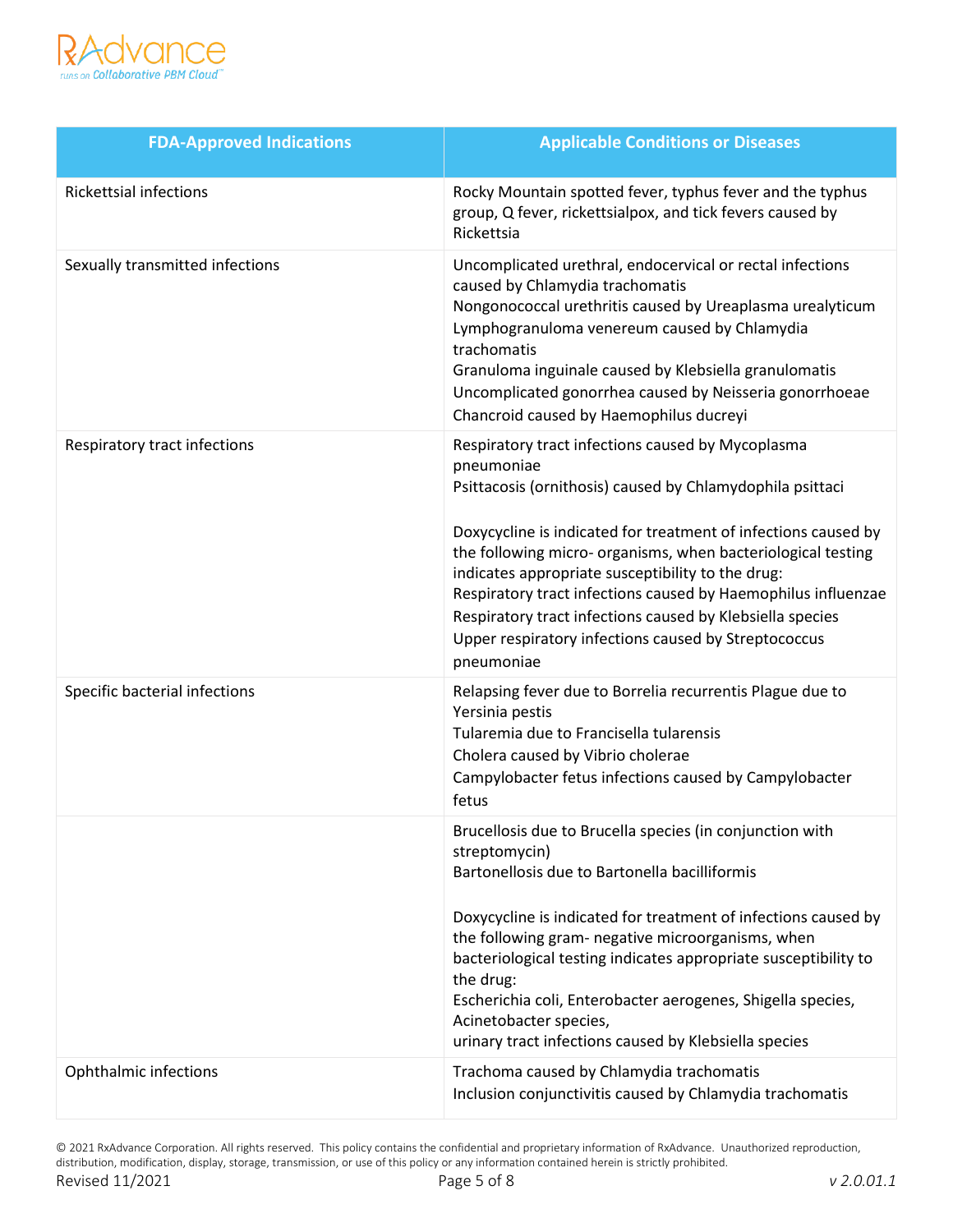

| <b>FDA-Approved Indications</b>                                                     | <b>Applicable Conditions or Diseases</b>                                                                                                                                                                                                            |
|-------------------------------------------------------------------------------------|-----------------------------------------------------------------------------------------------------------------------------------------------------------------------------------------------------------------------------------------------------|
| Anthrax including inhalational anthrax<br>(post-exposure)                           | Anthrax due to Bacillus anthracis, including inhalational<br>anthrax (post-exposure)                                                                                                                                                                |
| Alternative treatment for selected infections when<br>penicillin is contraindicated | Syphilis caused by Treponema pallidum<br>Yaws caused by Treponema pallidum subspecies pertenue<br>Vincent's infection caused by Fusobacterium fusiforme<br>Actinomycosis caused by Actinomyces israelii<br>Infections caused by Clostridium species |
| Adjunctive therapy for acute intestinal amebiasis                                   | Not applicable                                                                                                                                                                                                                                      |

### **References**

- 1. Oracea® Prescribing Information. Fort Worth, TX: Galderma Laboratories, L.P.; August 2017. Available at: [https://dailymed.nlm.nih.gov/dailymed/fda/fdaDrugXsl.cfm?setid=aa15c93a-ff4c-447a-8a21-](https://dailymed.nlm.nih.gov/dailymed/fda/fdaDrugXsl.cfm?setid=aa15c93a-ff4c-447a-8a21-96da506d8997&type=display) [96da506d8997&type=display.](https://dailymed.nlm.nih.gov/dailymed/fda/fdaDrugXsl.cfm?setid=aa15c93a-ff4c-447a-8a21-96da506d8997&type=display) Accessed November 18, 2021.
- 2. Doryx® Prescribing Information. Greenville, NC: Mayne Pharma; February 2020. Available at: [https://dailymed.nlm.nih.gov/dailymed/fda/fdaDrugXsl.cfm?setid=99cf2de6-e0a3-42f2-9929](https://dailymed.nlm.nih.gov/dailymed/fda/fdaDrugXsl.cfm?setid=99cf2de6-e0a3-42f2-9929-d33e107af948&type=display) [d33e107af948&type=display](https://dailymed.nlm.nih.gov/dailymed/fda/fdaDrugXsl.cfm?setid=99cf2de6-e0a3-42f2-9929-d33e107af948&type=display) [.](https://www.ncbi.nlm.nih.gov/pubmed) Accessed November 18, 2021.
- 3. Doryx® MPC Prescribing Information. Greenville, NC: Mayne Pharma; February 2020. Available at: [https://dailymed.nlm.nih.gov/dailymed/fda/fdaDrugXsl.cfm?setid=f9277bb8-982d-444d-9325-](https://dailymed.nlm.nih.gov/dailymed/fda/fdaDrugXsl.cfm?setid=f9277bb8-982d-444d-9325-35d5c53a2d35&type=display) [35d5c53a2d35&type=display](https://dailymed.nlm.nih.gov/dailymed/fda/fdaDrugXsl.cfm?setid=f9277bb8-982d-444d-9325-35d5c53a2d35&type=display) [.](http://www.oracea.com/) Accessed November 18, 2021.
- 4. Acticlate® Prescribing Information. Malvern, PA: Almirall LLC; August 2021. Available at: [https://dailymed.nlm.nih.gov/dailymed/fda/fdaDrugXsl.cfm?setid=115f1010-882f-11e3-baa7-](https://dailymed.nlm.nih.gov/dailymed/fda/fdaDrugXsl.cfm?setid=115f1010-882f-11e3-baa7-0800200c9a66&type=display) [0800200c9a66&type=display](https://dailymed.nlm.nih.gov/dailymed/fda/fdaDrugXsl.cfm?setid=115f1010-882f-11e3-baa7-0800200c9a66&type=display) [.](https://dailymed.nlm.nih.gov/dailymed/) Accessed November 18, 2021.
- 5. [Schaller M,](https://www.ncbi.nlm.nih.gov/pubmed/?term=Schaller%20M%5BAuthor%5D&cauthor=true&cauthor_uid=27861741) [Almeida LM,](https://dailymed.nlm.nih.gov/dailymed/?term=Almeida%20LM%5BAuthor%5D&cauthor=true&cauthor_uid=27861741) [Bewley A,](https://dailymed.nlm.nih.gov/dailymed/?term=Bewley%20A%5BAuthor%5D&cauthor=true&cauthor_uid=27861741) et al. Rosacea treatment update: recommendations from the global ROSacea COnsensus (ROSCO) panel[.](https://dailymed.nlm.nih.gov/dailymed/?term=27861741) [Br J Dermatol. 2](https://www.ncbi.nlm.nih.gov/pubmed/?term=27861741)017 Feb;176(2):465-471. Available at: [https://pubmed.ncbi.nlm.nih.gov/27861741/.](https://pubmed.ncbi.nlm.nih.gov/27861741/) Accessed November 18, 2021.
- 6. Oge LK, Muncie HL, Phillips-Savoy AR. Rosacea: Diagnosis and Treatment. Am Fam Physician. 2015;92(3):187-196. Available at[: https://pubmed.ncbi.nlm.nih.gov/26280139/.](https://pubmed.ncbi.nlm.nih.gov/26280139/) Accessed November 18, 2021.
- 7. Del Rosso JQ, Thiboutot D, Gallo R. Consensus Recommendations from the American Acne & Rosacea Society on the Management of Rosacea, Part 5: A Guide on the Management of Rosacea. Cutis. 2014 March;93(3):134-138. Available at[: https://pubmed.ncbi.nlm.nih.gov/24738094/.](https://pubmed.ncbi.nlm.nih.gov/24738094/) Accessed November 18, 2021.
- 8. Zaenglein AL, Pathy AL, Schlosser BJ, et al. Guidelines of care for the management of acne vulgaris. J Am Acad Dermatol. 2016;74(5):945-973. Available at[: https://pubmed.ncbi.nlm.nih.gov/26897386/.](https://pubmed.ncbi.nlm.nih.gov/26897386/) Accessed November 18, 2021.
- 9. Arguin PM, Tan KR. Chapter 3. Infectious diseases related to travel. Malaria. In. Centers for Disease Control and Prevention. 2014 Yellow Book - Traveler's Health. Atlanta: U.S. Department of Health and Human Services, Public Health Service. 2014. Available at[: https://wwwnc.cdc.gov/travel/yellowbook/2020/travel-related-infectious](https://wwwnc.cdc.gov/travel/yellowbook/2020/travel-related-infectious-diseases/malaria)[diseases/malaria.](https://wwwnc.cdc.gov/travel/yellowbook/2020/travel-related-infectious-diseases/malaria) Accessed November 18, 2021.
- 10. Thiboutot D, Anderson R, Cook-Bolden F, et al. Standard management options for rosacea: The 2019 update by the National Rosacea Society Expert Committee. J Am Acad Dermatol. 2020 Jun;82(6):1501-1510. doi: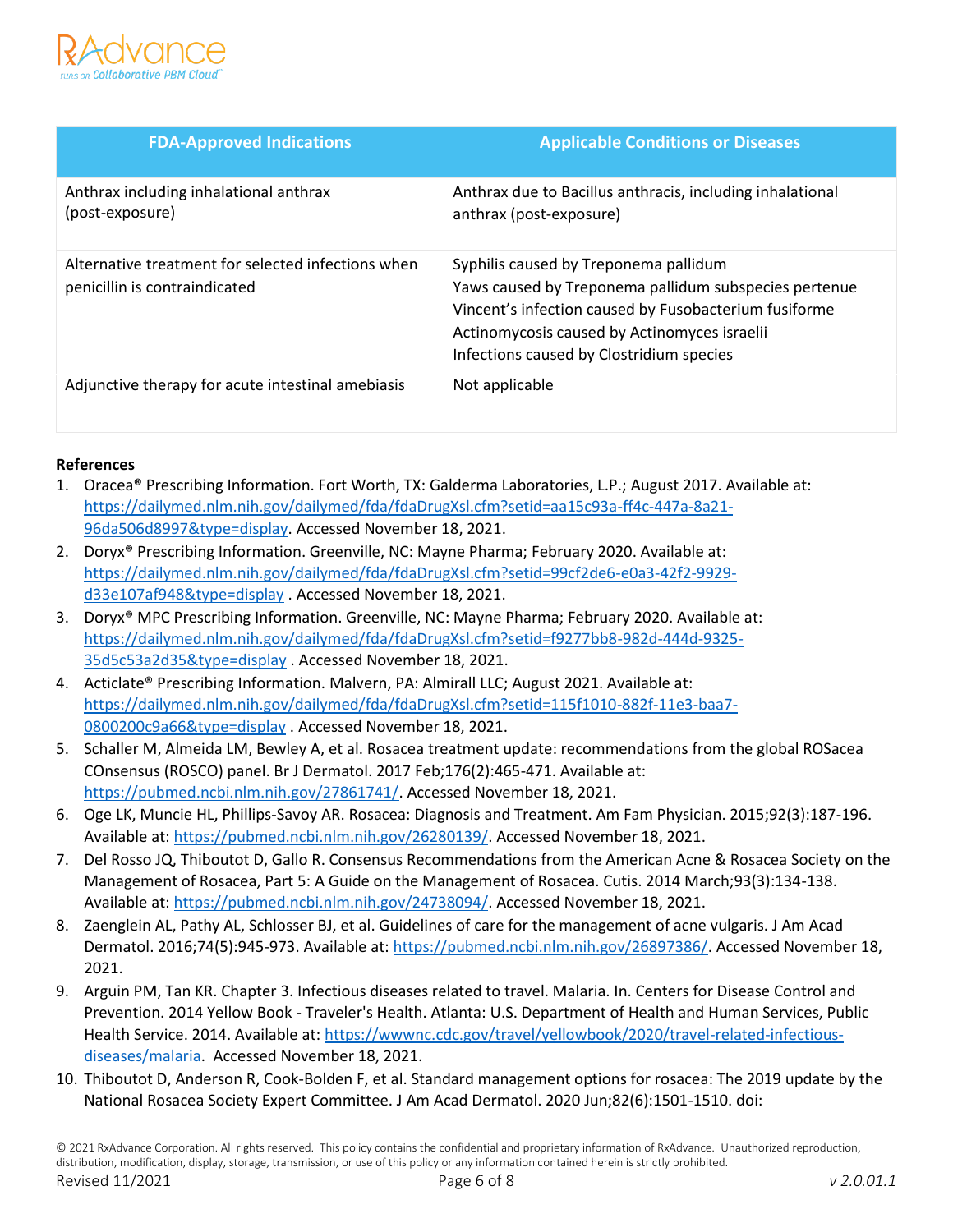

10.1016/j.jaad.2020.01.077. Epub 2020 Feb 7. PMID: 32035944. Available at:

[https://pubmed.ncbi.nlm.nih.gov/32035944/.](https://pubmed.ncbi.nlm.nih.gov/32035944/) Accessed November 18, 2021.

11. Recommendations for the Prevention of Malaria Among Travelers. March 09, 1990; 39(RR-3);1-10. Available at: [https://www.cdc.gov/mmwr/preview/mmwrhtml/00001584.htm.](https://www.cdc.gov/mmwr/preview/mmwrhtml/00001584.htm) Accessed November 18, 2021

| <b>Review/Revision History</b>                                                                                                                                                                                                                                                                                                                  | <b>Review/Revision Date</b> | <b>P&amp;T Approval Date</b> |
|-------------------------------------------------------------------------------------------------------------------------------------------------------------------------------------------------------------------------------------------------------------------------------------------------------------------------------------------------|-----------------------------|------------------------------|
| Policy was established                                                                                                                                                                                                                                                                                                                          | 01/2020                     | 02/07/2020                   |
| 2Q2020 P&T Review; No updates, references<br>reviewed and updated                                                                                                                                                                                                                                                                               | 04/2020                     | 05/20/2020                   |
| Policy was reviewed:<br>Clinical policy title table was updated.<br>1.<br>Dosing information section was updated to<br>2.<br>consolidate dosing regimen for Acticlate®<br>and Doryx®.<br>Dosage forms section was updated.<br>3.<br>4. Added "one of the following" to maximum<br>dosing criteria in initial and continued<br>therapy criteria. | 02/01/2021                  | 03/09/2021                   |
| Continued therapy approval criteria II.A.1<br>5.<br>was rephrased to "Currently receiving<br>medication that has been authorized by<br>RxAdvance".                                                                                                                                                                                              |                             |                              |
| Approval duration sections were updated<br>6.<br>for initial and continued therapy approval.<br>For I.A, to 4 months from 16 weeks, for I.D<br>to 2 months from 60 days or duration of<br>request, whichever is less, and for II.A, 4<br>months from up to 16 weeks of treatment<br>(total).                                                    |                             |                              |
| 7. Appendix B standard verbiage was updated<br>to "Below are suggested therapeutic<br>alternatives".                                                                                                                                                                                                                                            |                             |                              |
| References were updated.<br>8.                                                                                                                                                                                                                                                                                                                  |                             |                              |
| Policy was reviewed:<br>1. Statement about provider sample "The<br>provision of provider samples does not<br>guarantee coverage" was added to                                                                                                                                                                                                   | 11/18/2021                  | 01/17/2022                   |
| Clinical Policy.<br>Drug(s) Applied, Background, Dosing<br>2.<br>Information, Dosage forms, Clinical Policy,<br>Appendix C remove Doryx®, Doryx® MPC,<br>Oracea <sup>®</sup> as they no longer require Prior<br>Authorization.<br>Initial Approval Criteria, I.B.5.a, I.C.4.a,<br>3.                                                            |                             |                              |

© 2021 RxAdvance Corporation. All rights reserved. This policy contains the confidential and proprietary information of RxAdvance. Unauthorized reproduction, distribution, modification, display, storage, transmission, or use of this policy or any information contained herein is strictly prohibited. Revised 11/2021 Page 7 of 8 *v 2.0.01.1*